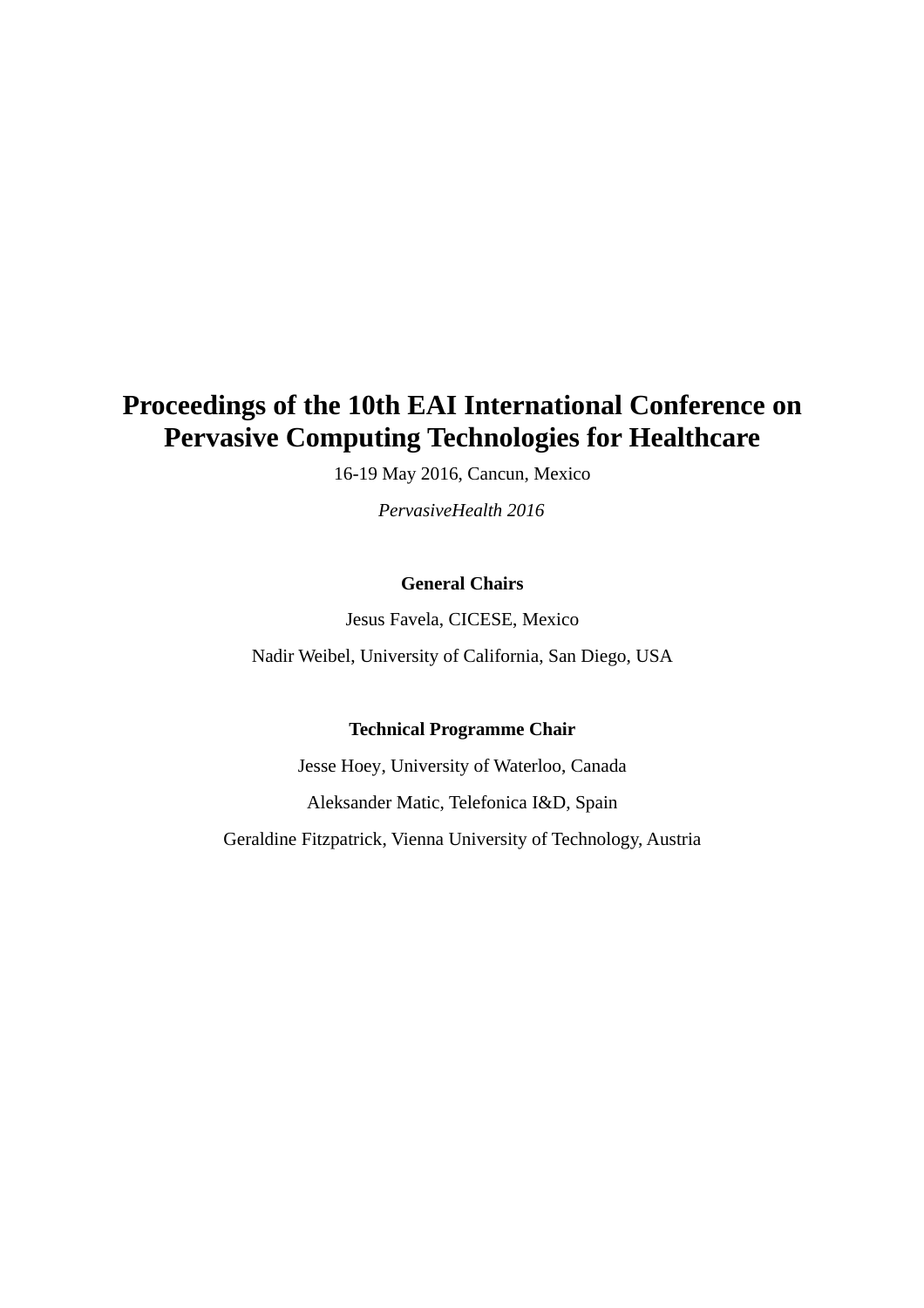Proceedings of the 10th EAI International Conference on Pervasive Computing Technologies for Healthcare

16-19 May 2016, Cancun, Mexico

*PervasiveHealth 2016*

Copyright © 2016 ICST, the Institute for Computer Sciences, Social Informatics and Telecommunications Engineering

www.icst.org

www.pervasivehealth.org

ISBN: 978-1-63190-051-8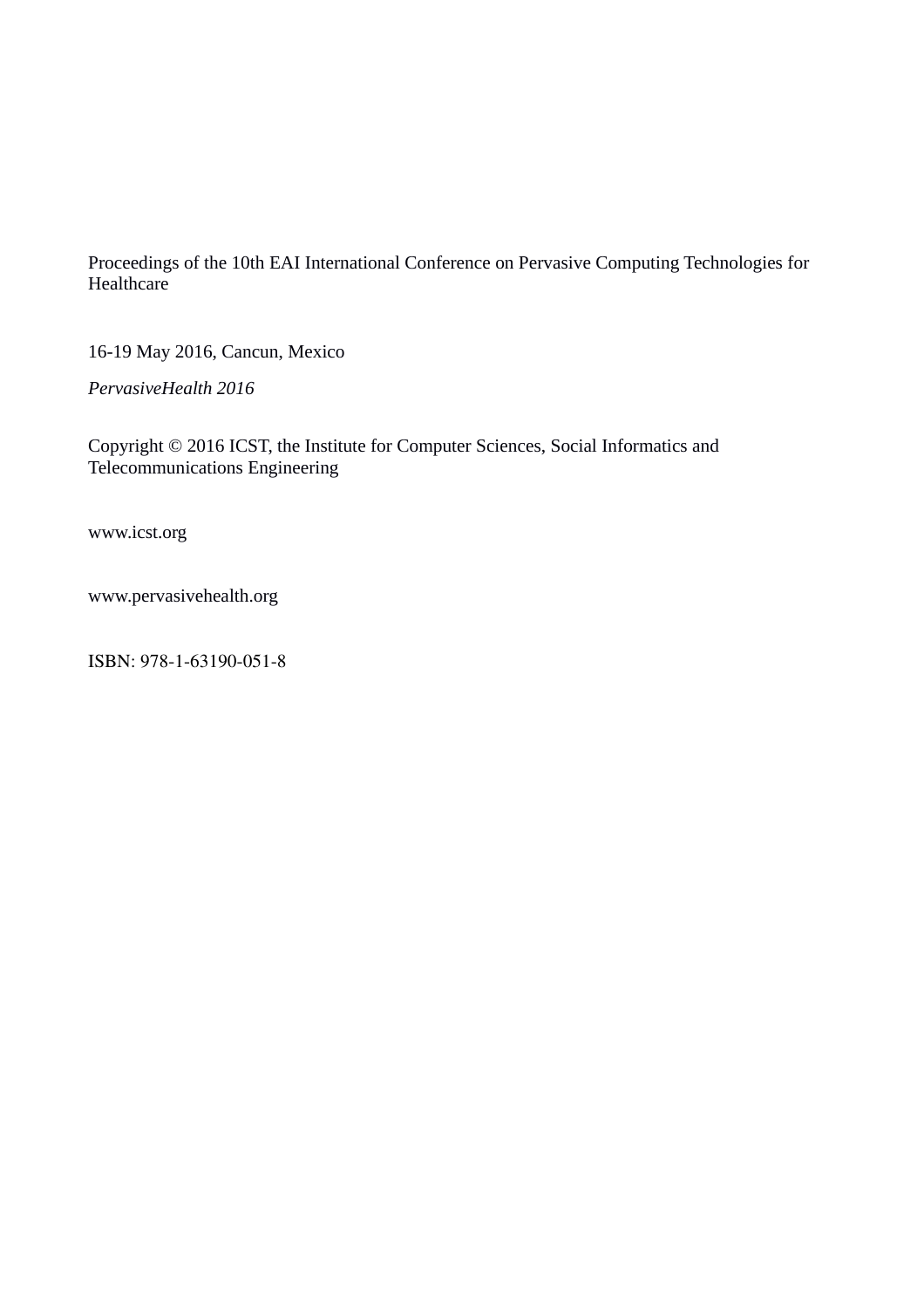# **Contents**

## Full and Short Papers

| Asynchronous Remote Communities (ARC) for Researching Distributed<br>Populations                                                                                                                    | $\mathbf{1}$ |
|-----------------------------------------------------------------------------------------------------------------------------------------------------------------------------------------------------|--------------|
| Haley MacLeod, Ben Jelen, Annu Prabhakar, Lora Oehlberg, Katie Siek, Kay<br>Connelly                                                                                                                |              |
| Varied & Bespoke Caregiver Needs: Organizing and Communicating Diabetes<br>Care for Children in the DIY Era<br>Aisling Ann O'Kane, Yi Han, Rosa Arriaga                                             | 9            |
| A study of elderly people's emotional understanding of prompts given by<br>Virtual Humans<br>Aarti Malhotra, Jesse Hoey, Alexandra König, Sarel Vuuren                                              | 13           |
| Design Opportunities for Supporting Patient Information Needs during an<br><b>Emergency Visit</b><br>Sun Young Park                                                                                 | 17           |
| A Proof-of-Concept Visualization to Increase Comprehension of Personal<br><b>Medication Schemes</b><br>Robin De Croon, Joris Klerkx, Erik Duval                                                     | 25           |
| Design Challenges in Converting a Paper Checklist to Digital Format for<br><b>Dynamic Medical Settings</b><br>Aleksandra Sarcevic, Brett Rosen, Leah Kulp, Ivan Marsic, Randall Burd                | 33           |
| Your Activities of Daily Living (YADL): An Image-based Survey Technique for<br><b>Patients with Arthritis</b><br>Longqi Yang, Diana Freed, Alex Wu, Judy Wu, John Pollak, Deborah Estrin            | 41           |
| Visual TASK: A Collaborative Cognitive Aid for Acute Care Resuscitation<br>Michael Gonzales, Joshua Henry, Aaron Calhoun, Laurel Riek                                                               | 45           |
| SMS is My BFF: Positive Impact of a Texting Intervention with Low-Income<br>Children with Asthma<br>Tae-Jung Yun, Rosa Arriaga                                                                      | 53           |
| Playing to (Self-)Rehabilitate: A Month-Long Randomized Control Trial with<br>Brain Lesion Patients and a Tablet Game<br>Hendrik Knoche, Kasper Hald, Dorte Richter, Helle Rovsing Møller Jørgensen | 61           |
| TreatYoSelf: Empathy-driven behavioral intervention for marginalized youth<br>living with HIV<br>Gabriela Marcu, Nadia Dowshen, Shuvadittya Saha, Ressa Sarreal, Nazanin<br>Andalibi                | 69           |
| ReRide: Performing Lower Back Rehabilitation While Riding Your Motorbike<br>in Traffic<br>Naveen Bagalkot, Sokoler Tomas, Baadkar Suraj                                                             | 77           |
| Time, Frequency & Complexity Analysis for Recognizing Panic States from<br>Physiologic Time-Series<br>Jonathan Rubin, Rui Abreu, Shane Ahern, Hoda Eldardiry, Daniel Bobrow                         | 81           |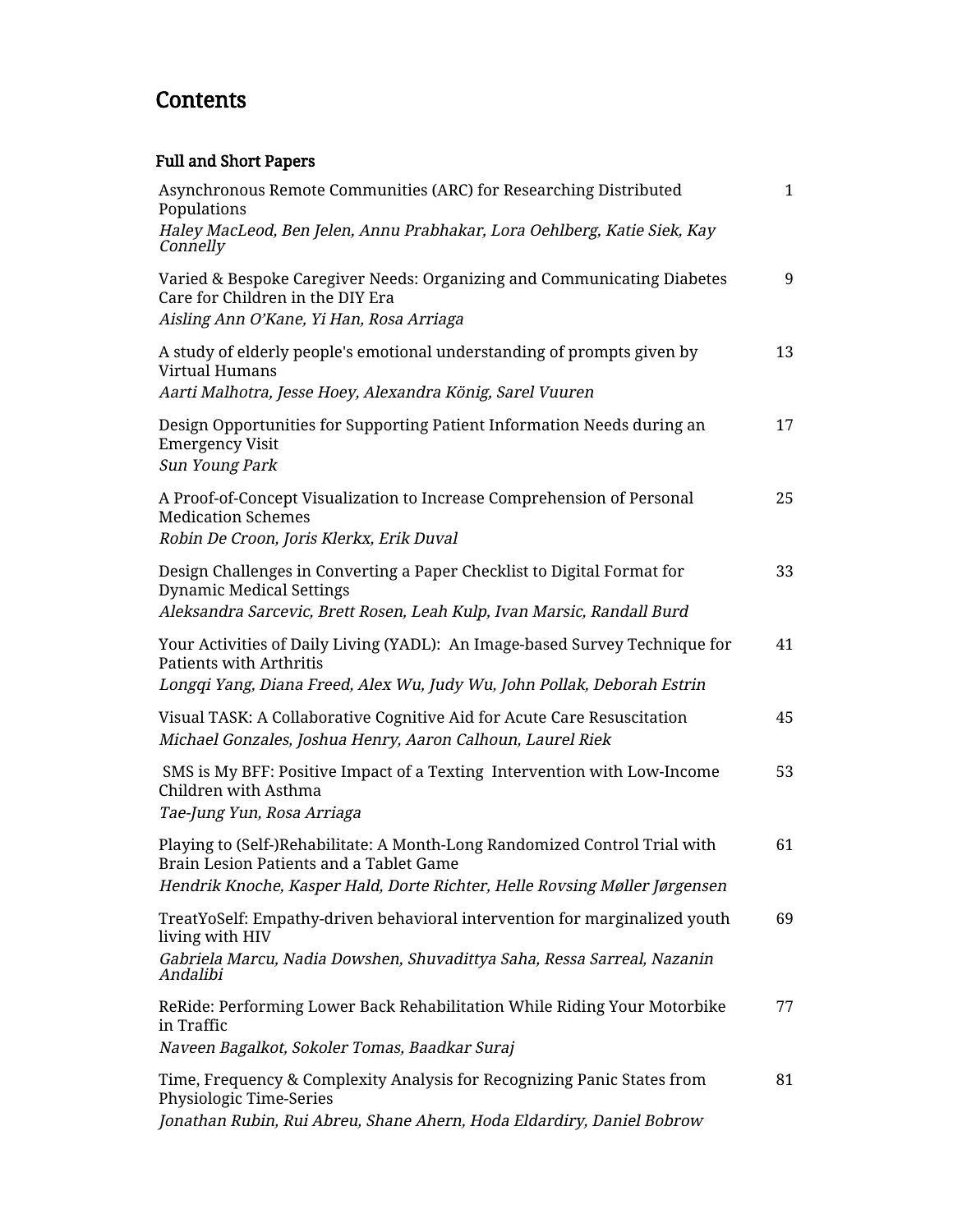| Dytective: Diagnosing Risk of Dyslexia with a Game<br>Luz Rello, Miguel Ballesteros, Abdullah Ali, Miquel Serra, Daniela Alarcón<br>Sánchez, Jeffrey P. Bigham                                         | 89  |
|--------------------------------------------------------------------------------------------------------------------------------------------------------------------------------------------------------|-----|
| Measuring Regularity in Daily Behavior for the Purpose of Detecting<br>Alzheimer<br>Saskia Robben, Ahmed Nait Aicha, Ben Krose                                                                         | 97  |
| Evaluating Performance of the Lunge Exercise with Multiple and Individual<br><b>Inertial Measurement Units</b><br>Darragh Whelan, Martin O'Reilly, Tomás Ward, Eamonn Delahunt, Brian<br>Caulfield     | 101 |
| Successful Aging for Low-Income Older Adults: Towards Design Principles<br>Beenish Chaudhry, Kimberly Green-Reeves, Nitesh Chawla                                                                      | 109 |
| A Cancer Journey Framework: Guiding the Design of Holistic Health<br>Technology<br>Maia Jacobs, James Clawson, Elizabeth Mynatt                                                                        | 114 |
| Missing links: Challenges in engaging the underserved with health<br>information and communication technology<br>Maria Wright, Mindy Flanagan, Kislaya Kunjan, Brad Doebbeling, Tammy<br><b>Toscos</b> | 122 |
| Multimodality Sensing for Eating Recognition<br>Christopher Merck, Christina Maher, Mark Mirtchouk, Min Zheng, Yuxiao<br>Huang, Samantha Kleinberg                                                     | 130 |
| Complex human action recognition on daily living environments using<br>wearable inertial sensors<br>Irvin Hussein López-Nava, Angélica Muñoz-Meléndez                                                  | 138 |
| dtFall -- Decision-Theoretic Framework to Report Unseen Falls<br>Shehroz Khan, Jesse Hoey                                                                                                              | 146 |
| Integrating Population-based Patterns with Personal Routine to Re-engage<br><b>Fitbit Use</b><br>Chia-Fang Chung, Catalina Danis                                                                       | 154 |
| Design of an Antagonistic Exercise Support System Using a Depth Image<br>Sensor                                                                                                                        | 162 |
| Toshiya Watanabe, Kazuki Kamata, Sheik Hasan, Susumu Shibusawa, Masaru<br>Kamada, Tatsuhiro Yonekura, Minoru Yamada                                                                                    |     |
| Toward Accessible Health and Fitness Tracking for People with Mobility<br>Impairments<br>Meethu Malu, Leah Findlater                                                                                   | 170 |
| Mitigating Medical Alarm Fatigue with Cognitive Heuristics<br>Mustafa Hussain, James Dewey, Nadir Weibel                                                                                               | 178 |
| Examining the Effect of Automated Health Explanations on Older Adults'<br><b>Attitudes Toward Medication Information</b><br>Aqueasha Martin-Hammond, Juan Gilbert                                      | 186 |
| Personal and Social Considerations of Wearable Light Therapy for Seasonal<br><b>Affective Disorder</b><br>Halley Profita, Asta Roseway, Mary Czerwinski                                                | 194 |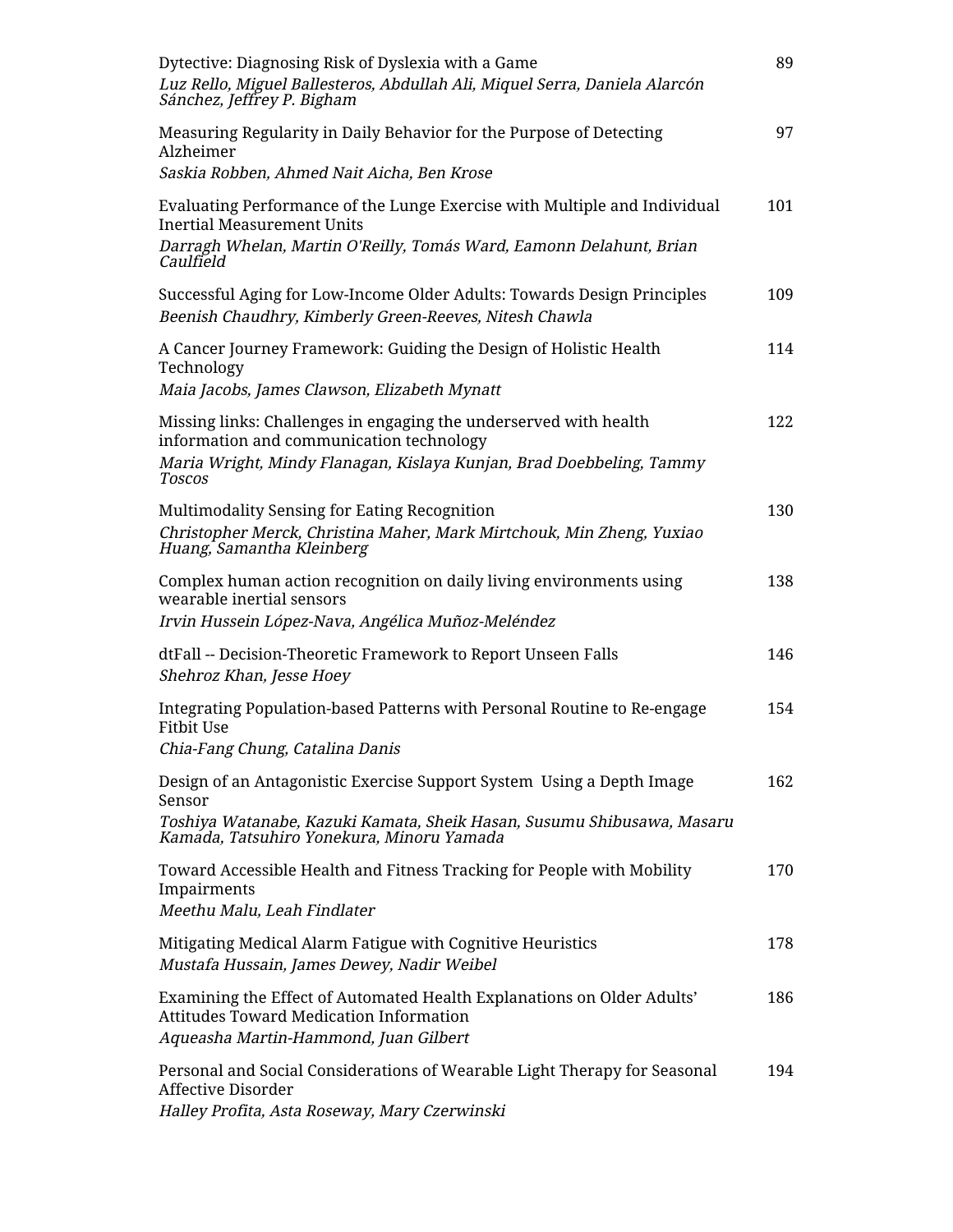| ShoulderCam: Evaluating the User Experience of a Depth Camera System to<br>Measure Shoulder Range of Motion | 202 |
|-------------------------------------------------------------------------------------------------------------|-----|
| Kyle Rector, Alexander Lauder, Peyton Keeling, Arien Cherones, Frederick<br>Matsen III, Julie Kientz        |     |

### Posters and Demos

| Defining affective Identities in elderly Nursing Home residents for the design<br>of an emotionally intelligent cognitive assistant<br>Alexandra König, Aarti Aarti Malhotra, Jesse Hoey, Linda Francis | 206 |
|---------------------------------------------------------------------------------------------------------------------------------------------------------------------------------------------------------|-----|
| Personalized Multimodal Computer Interfaces For The Motor Impaired<br>Matthew Erhart, Angie Nguyen, Ruchika Shivaswamy, Brian Anderson,<br>Emmenegger Colleen, Nadir Weibel                             | 211 |
| Measuring the Frailty Index of Multiple Myeloma Cancer Patients<br>Andrea Corradini, Martin Hansen, Toma Savic                                                                                          | 215 |
| Personal ICT Ecosystem to Promote Habits that Improve Sleep Quality<br>Arturo Jesus Laflor Hernandez, Mabel Vazquez Briseño                                                                             | 219 |
| Forget Me Not: An Ambient Display to Increase Communication Between<br>Partners by Enabling Feeling Expression and Increasing Awareness<br>Majdah Alshehri, Vinay Shanthagiri, Kay Connelly             | 223 |
| Looking for the Unusual: How Older Adults Utilize Self-Tracking Techniques<br>for Health Management<br>Clara Caldeira, Matthew Bietz, Yunan Chen                                                        | 227 |
| Supporting Awareness of Pointing Behavior among Diverse Groups<br>Aqueasha Martin-Hammond, Abduallah Ali, Casey Means, Catherine<br>Hornback, Amy Hurst                                                 | 231 |
| Data Quality Oriented Efficacy Evaluation Method for Ambient Assisted<br>Living Technologies<br>Femina Hassan Aysha Beevi, Stefan Wagner, Christian Pedersen, Stefan<br>Hallerstede                     | 235 |
| A Musical Interactive Surface to Support the Multi-Sensory Stimulation of<br>Children<br>Franceli Cibrian, Monica Tentori, Nadir Weibel                                                                 | 241 |
| Using Spatio-Temporal Data from Trail-Making Tests to Assess Neglect<br>Kasper Hald, Hendrik Knoche                                                                                                     | 245 |
| Understanding Informal Caregiver Needs for Coordinating Care to Support<br>Aging in Place<br>Portia Singh, Payaal Patel, Matthew Lee, Mladen Milosevic                                                  | 249 |
| Go-with-the-flow: A Smartphone App for Realtime Tracking and Sonification<br>of Physical Activity in CP<br>Joseph Newbold, Aneesha Singh, Bianchi-Berthouze Nadia                                       | 253 |
| Hipperbox: A portable toolbox for rehabilitation from a hip surgery using<br>sensors<br>Ahmed Nait Aicha, Sven Haitjema, Pascal Wiggers                                                                 | 255 |

#### Workshop 1: Affective Interaction with Virtual Assistants within the Healthcare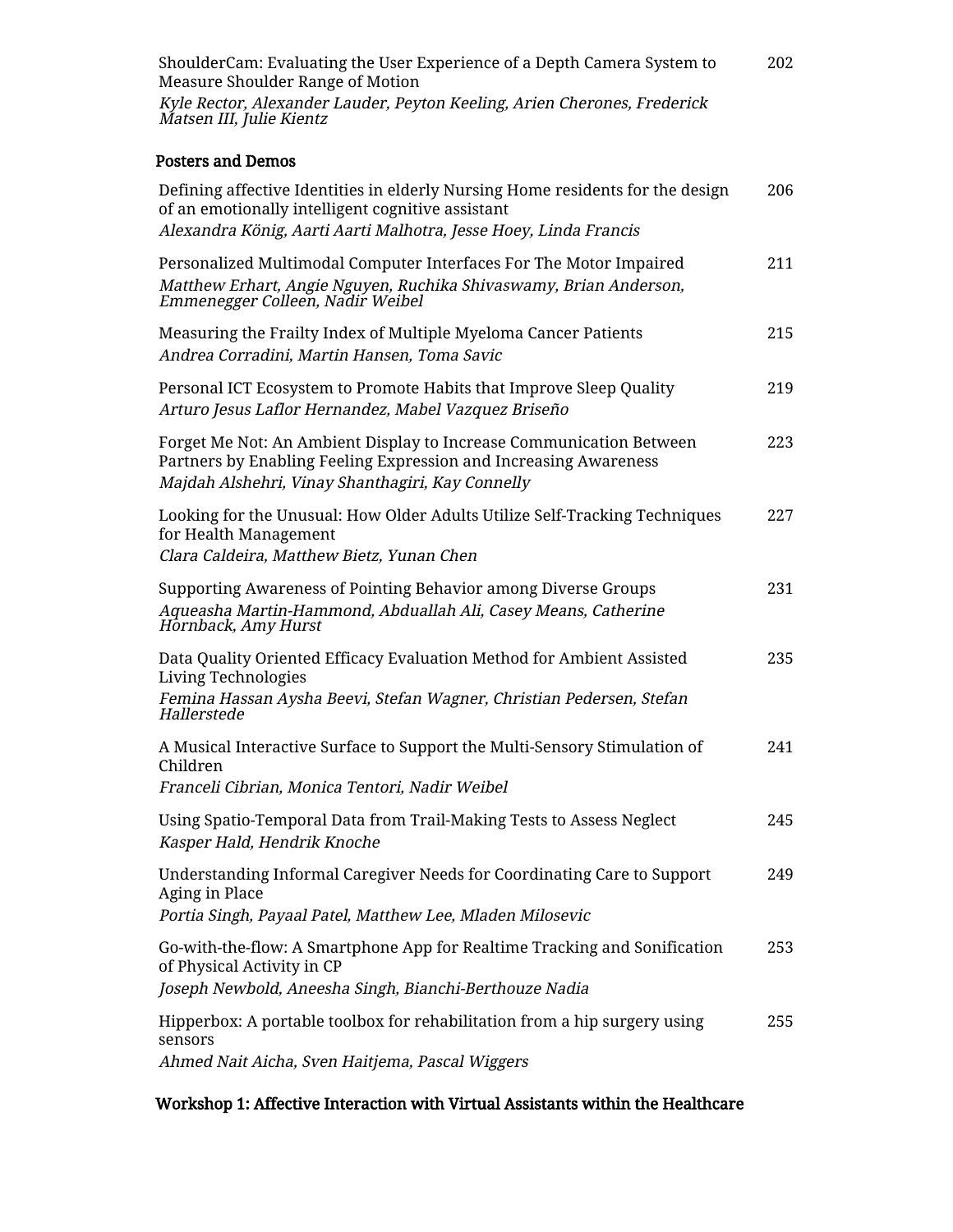### context

| Avatars 4 All – An Avatar Generation Toolchain<br>Miroslav Sili, Elisabeth Broneder, Martin Morandell, Christopher Mayer                                                                                                                                                                   | 257 |
|--------------------------------------------------------------------------------------------------------------------------------------------------------------------------------------------------------------------------------------------------------------------------------------------|-----|
| How Avatars in Care Context Should Show Affect<br>Sascha Fagel, Maher Ben Moussa, Donato Cereghetti                                                                                                                                                                                        | 262 |
| Analyzing Drivers' Affect for the Design of Intelligent Wheelchairs for Older<br><b>Adults with Cognitive Impairment</b><br>Geneviève Foley, Pooja Viswanathan, Ellen Zambalde, Alex Mihailidis                                                                                            | 268 |
| Human-Robot Interaction to Deal with Problematic Behaviors from People<br>with Dementia<br>Dagoberto Cruz-Sandoval, Jesus Favela                                                                                                                                                           | 274 |
| Towards automatic analysis of gestures and body expressions in depression<br>Marwa Mahmoud, Peter Robinson                                                                                                                                                                                 | 276 |
| Designing personalized prompts for a virtual assistant to support elderly care<br>home residents                                                                                                                                                                                           | 278 |
| Alexandra König, Aarti Malhotra, Jesse Hoey, Linda Francis                                                                                                                                                                                                                                 |     |
| Classifying persons with dementia from control subjects when ascending and<br>descending stairs based on a single pelvis-mounted sensor<br>Catherine Holloway, Ian McCarthy, Tatsuto Suzuki, Keir Yong, Biao Yang,<br>Amelia Carton, Nadia Bianchi-Berthouze, Nick Tyler, Sebastian Crutch | 283 |
| Workshop 2: Future of Pervasive Health                                                                                                                                                                                                                                                     |     |
| The Untapped Opportunity of Mobile Network Data for Mental Health<br>Aleksandar Matic, Nuria Oliver                                                                                                                                                                                        | 285 |
| Towards Future Reliable Pervasive Healthcare with Adherence Strategy<br>Engineering<br>Stefan Wagner                                                                                                                                                                                       | 289 |
| Pervasive Diagnosis and Rehabilitation of Voice Disorders: Current Status and<br><b>Future Directions</b><br>Eva van Leer, Nick Porcaro                                                                                                                                                    | 295 |
| Real-Time Fuzzy Linguistic Analysis of Anomalies from Medical Monitoring<br>Devices on Data Streams<br>Javier Medina, Macarena Espinilla, Christopher Nugent                                                                                                                               | 300 |
| Towards a Federated Repository of Mobile Sensing Datasets for Pervasive<br>Healthcare<br>Jesus Favela, Luis A. Castro, Layla Michan                                                                                                                                                        | 304 |
| Smart Spray-on Clothing for Disabled and Older Adults in AAL Settings<br>Jessica Beltrán, Valeria Soto-Mendoza, J. García-Macías, Karina Caro                                                                                                                                              | 308 |
| ExerCaveRoom: A Technological Room for Supporting Gross and Fine motor<br>Coordination of Children with Developmental Disorders<br>Karina Caro, Jessica Beltrán, Ana Martínez-García, Valeria Soto-Mendoza                                                                                 | 313 |
| An initiative for the creation of open datasets within pervasive healthcare<br>Chris Nugent, Ian Cleland, Macarena Epsinilla, Anita Santanna, Jonathan<br>Synnott, Oresti Banos, Jens Lundstrom, Josef Hallberg, Alberto Calzada                                                           | 318 |